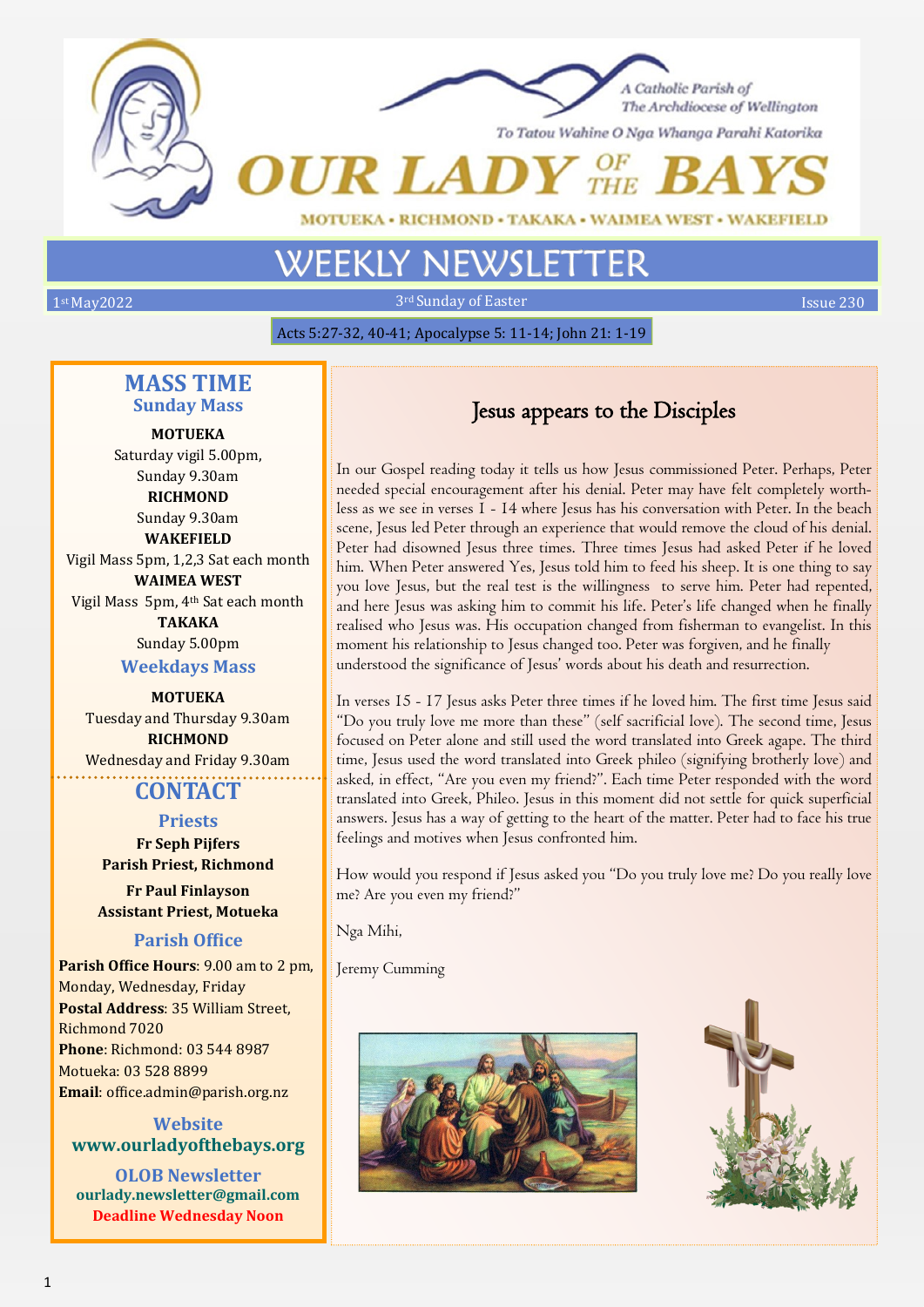# **OUR LADY OF THE BAYS**

**II Laudato Si**: <sup>On the back page you will find the next installment in our series looking at the encylical from Pope Francis. Please take time to read over it. Our thanks once again to Joanna</sup> Santa Barbara and Hemon Dey."

**TAX RECEIPT** the annual donation receipts will be available to be picked up after the Sunday masses this weekend.

# **OUR LADY OF PERPETUAL HELP, RICHMOND**

**Dove Catholic Fellowship** for Women look forward to meeting with you again on 14th May at 2pm in the Parish Centre at Our Lady of Perpetual Help, William Street, Richmond. All women are welcome to join us. Masks optional. Come and join us for Praise and Worship. As it is May we are exploring "Mary's Humanity". We look forward to seeing you there. Contact Mary 021 174 9383 for more information. www.dove.org.nz

**Family Mass** will be taking place on Sunday 15th May at 9.30am.

John Phillips, the music teacher at St Paul's, will be leading the music for the mass, accompanied by our leadership choir and Roseanne Fletcher, teacher from Takahe class. If your child would like to take part in the mass (reading, prayer, greeting) please email [lucy.newberry@hotmail.co.uk](mailto:lucy.newberry@hotmail.co.uk)

There will be a shared morning tea afterwards and all being well with the weather some outdoor games for the children. We welcome all children and families and just a reminder that the family masses are the third Sunday of every month. We hope to see you there.



PRAY THE ROSARY Pope Francis urges us to pray the rosary for peace and the welfare of our world. The Rosary is prayed after weekday Masses Wednesday and Friday led by Maureen

Sharland. Please join the group by Our Lady's statue.

#### **World Day of Prayer**

This was delayed from March due to Covid restrictions. New date is Friday 6th May, 10am at Holy Trinity Anglican Church. All are welcome

**EUCHARISTIC ADORATION** this Thursday 5th May 10 to 5pm. May is month of Rosary. Pray it during your Adoration visit.



#### **Farewell**

Brain Stephens was farewelled at a Requiem Mass on Thursday. Brain has been a very faithful parishioner with us for around 50 years. He was a man of prayer and we are grateful for the many roles he was active in

over his life. The choir, new parishioners, evangelization,

RICA and social activities to name a few. Brian experienced ill health in recent years but until recently was attending Mass. Marie cared for him so well and hand in hand they would come down the aisle on Sunday.

We offer our sympathy to Marie and their children and grandchildren.

# **ST PETER CHANEL, MOTUEKA**

ADORATION OF THE BLESSED SACRAMENT will be held every Thursday from 9am to 9.30am and then followed by Holy Mass.

**Exercicitation** Come and experience the healing and loving power of Jesus through this wonderful sacrament. Apart from making an appointment to meet with Fr Paul for reconciliation, we are trialing a permanent time on Sat **econciliation** Come and experience the healing and loving power of Jesus through this wonderful sacrament. Apart 4.15 before the 5pm Mass. Fr Paul is available for the Sacrament of Reconciliation in our chapel every Saturday.

PLEASE REMEMBER in your prayers the elderly, lonely and sick in our community.

During the month of May (and again in Oct) the wall hanging of Our Lady on the East wall of St Peter Channel church Motueka, is to remind us of the visions and messages given by Our Lady to the three young children of Fatima. These occurred between May 1917 and Oct 1917.